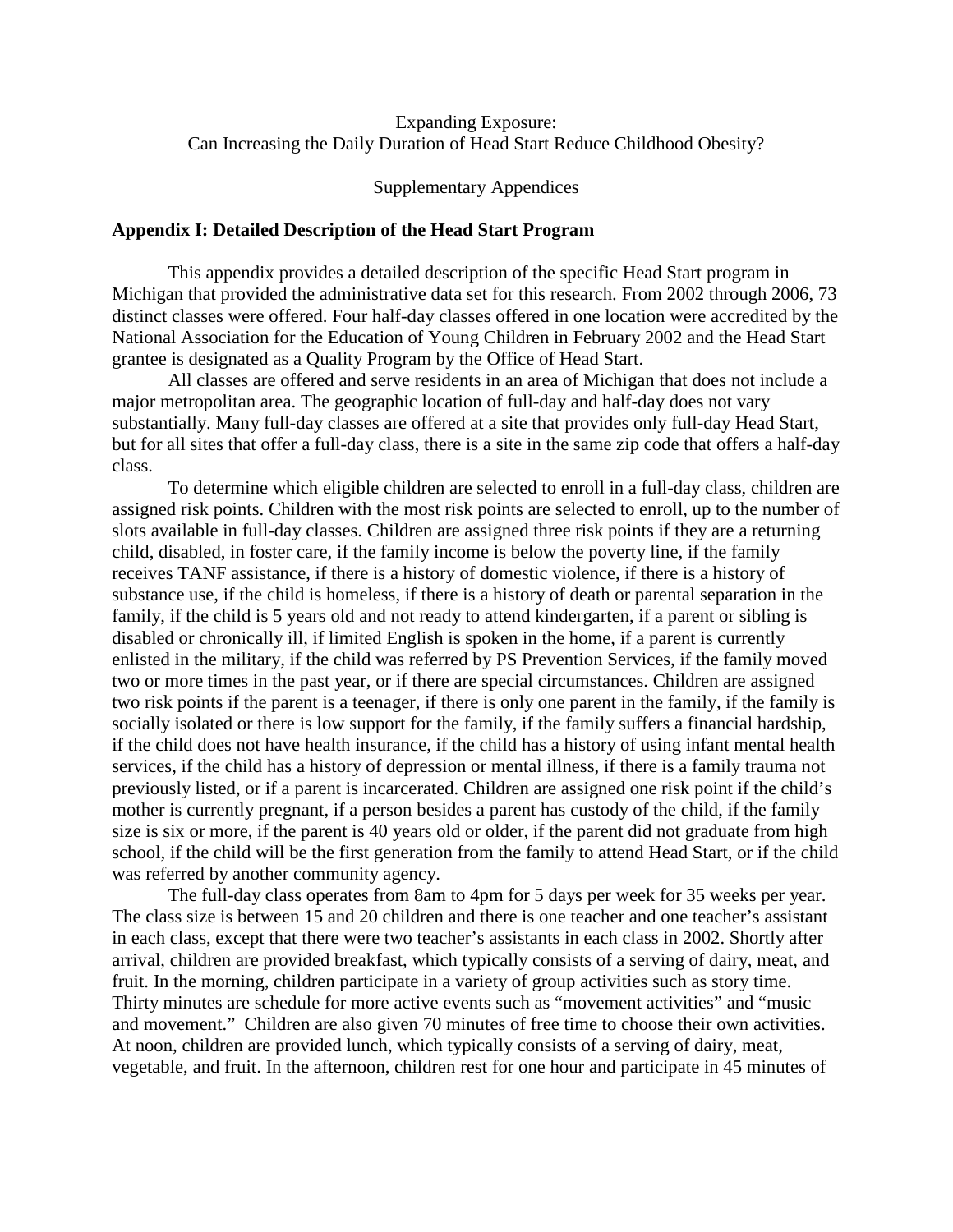exercise. A snack is provide shortly before the children leave for the day that typically consists of a serving of dairy and meat or a serving of vegetable and meat.

The half-day class operates 8 to 11:30am for morning classes or from 1 to 4:30pm or 12:30 to 4pm for afternoon classes for 4 days per week for 35 weeks per year. The class size is between 15 and 17 children and there is one teacher and one teacher's assistant in each class. For morning classes, shortly after arrival, children are provided breakfast, which typically consists of a serving of dairy, meat, and fruit. Children participate in 15 minutes of exercise and 15 minutes of music time with dancing and singing. Children are also given 60 minutes of free time to choose their own activities. Lunch is provided shortly before the children leave for the day, which typically consists of a serving of dairy, meat, vegetable, and fruit. For afternoon classes, shortly after arrival, children are provided lunch. A snack is provide shortly before the children leave for the day that typically consists of a serving of dairy and meat or a serving of vegetable and meat. The remainder of the schedule for afternoon classes is the same as the schedule for morning classes. In 2006, 10 half-day classes were offered for 7 hours per day for 2 days per week. Children in these classes are excluded from the analysis.

The difference between morning and afternoon half-day classes within Head Start is whether the child is fed breakfast or an afternoon snack; however, there may also be differences in the morning and afternoon activities of half-day children outside of Head Start. Results based on equation (1) that restrict the sample to children who attended a half-day class show that afternoon attendance reduces obesity by 1.8 percentage points more than morning attendance, but this estimate is not measured precisely (the standard error is 0.018). The year of attendance in Head Start has no impact on whether a child attends a morning or afternoon half-day class. Selection on unobservable characteristics for the comparison of morning and afternoon attendance is not likely to be as severe as the comparison of half and full-day attendance.

The meals served in all classes throughout the program are based on the same menu that is designed by the program's nutrition coordinator. Children are not able to bring in outside food with the exception that pre-packaged food purchased from a store with an ingredients list can be brought in for special occasions such as birthdays. Meals are served family-style in the classrooms and staff members eat with the children. Meals for children in full-day classes are required to provide one-half to two-thirds of the recommended daily allowance of vitamins, minerals, and protein. Meals for children in half-day classes are required to provide at least onethird of the recommended daily allowance of vitamins, minerals, and protein.

Estimates based on the changes in funding for full-day Head Start classes could be influenced by changes in aspects of the program or who attends a full-day class across years. The reduction in state funding that reduced the supply of full-day slots could have influenced the program. The components of the program for both half-day and full-day classes did not change. However, the average salaries of teachers and number of assistant teachers did change as the program reduced costs. In 2002, one teacher and two assistant teachers taught each full-day class. After 2002, one teacher and one assistant teacher taught each full-day class. While the average years of schooling of teachers did not change between 2002 and 2003, the average teachers salary decreased by \$8,560. If the number of assistant teachers or the average teacher's salary influences the effect of the program, then the estimates identified from changes in state funding could overstate the true effect of full-day attendance.

The reduction in the supply of full-day classroom slots in 2003 could influence who attends Head Start. Eighty of the 138 children who attended a full-day class in 2002 were ageeligible to attend Head Start in 2003. However, 69 percent of these children, or 55 children, did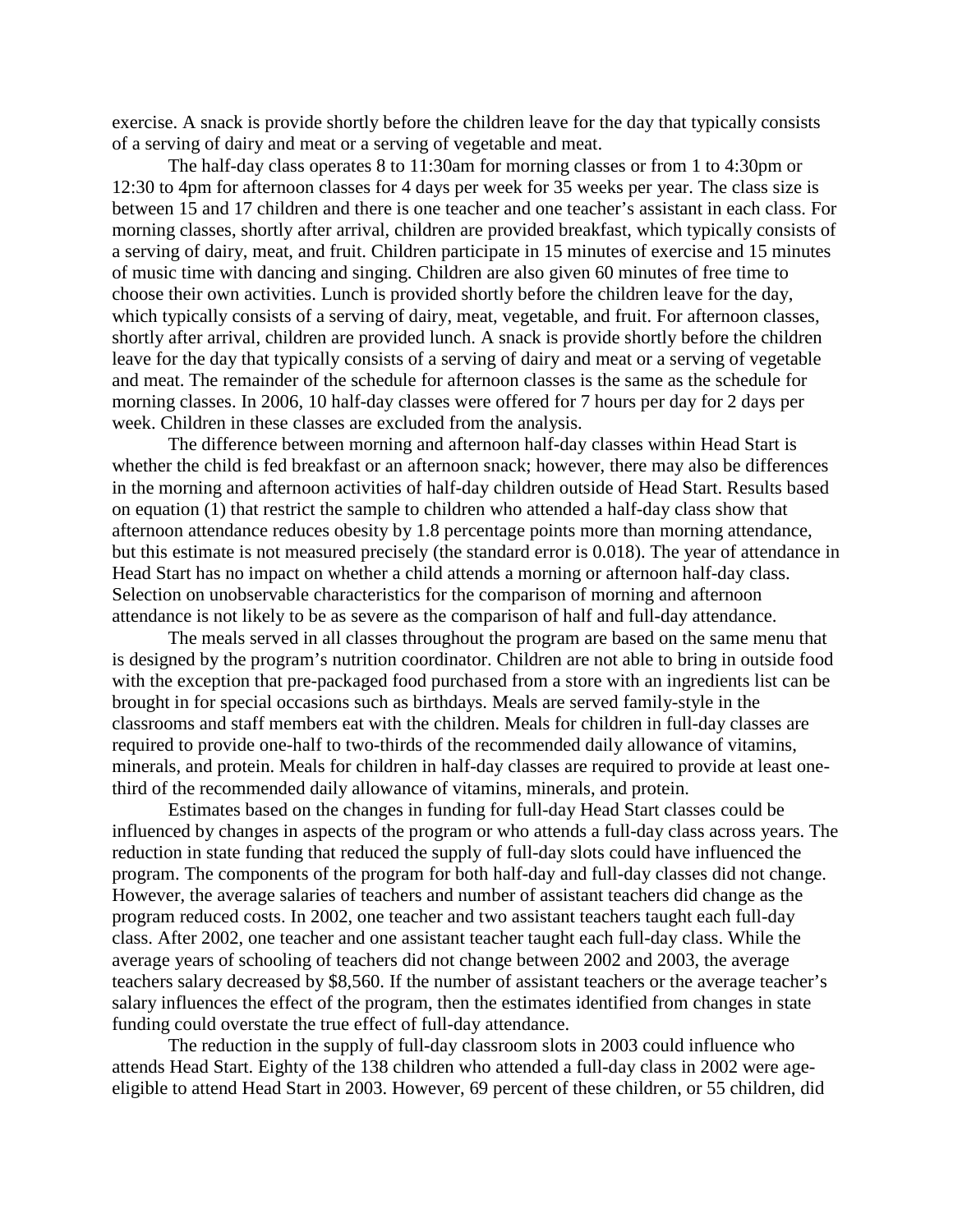not participate in Head Start in 2003, which is approximately double the percentage of ageeligible children who did not re-enroll in Head Start from 2004 to 2005. Many children likely did not participate in 2003 because full-time employed parents sought alternatives to a half-day Head Start class.

Because the most disadvantaged children are selected, when the supply of full-day slots is greater, relatively less disadvantaged children may be selected. Thus, children who attended a full-day class in 2003 might be more disadvantaged, on average, than children who attended a full-day class in 2002. However, the observed characteristics of full-day children are not statistically different between 2002 and 2003. The unobserved characteristics of full-day children could differ between 2002 and 2003. If this is the case, then the estimates identified from changes in state funding could overstate the true effect of full-day attendance.

To examine the potential influence of changes in the composition of the Head Start program, we predict the change in obesity for the cohort of children who attended Head Start in 2002 that would have occurred if these children had the mean observed characteristics of children who attended Head Start in 2003. We estimate that the impact on obesity for children in 2002 would have been 0.87 percentage points lower than the implied estimate of nearly 18 percentage points if these children had the same observable characteristics as 2003 participants. This result, in combination with the minimal change in the estimate in Table 4 from column (B) to (C) of the impact of attending Head Start in 2002 compared to 2003 when observed characteristics are included, suggests that any shift in the observed characteristics of Head Start participants due to the reduction in the availability of full-day classes is likely to have a small influence on the estimates.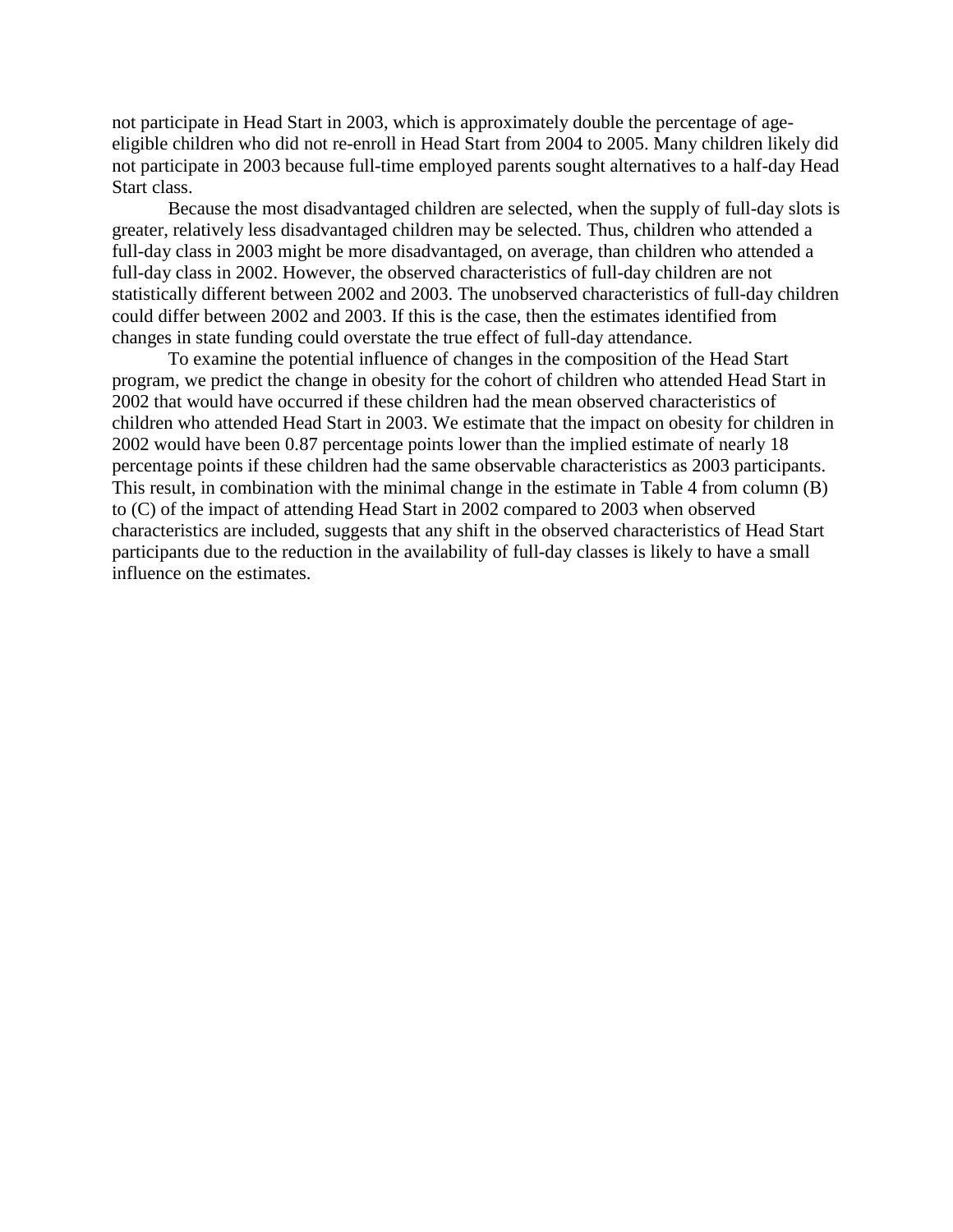# **Appendix II: Further Details about the Data**

This appendix provides further detail about the data used for this research. The analysis in this paper is based on 1833 observations. Children without valid measures of height and weight at both the beginning and the end of the academic year or who did not attend a typical full-day or half-day class are excluded from the analysis sample. In 2006, 85 children attended class in a unique format for 7 hours per day for 2 days per week; these children are excluded from the analysis. There are 215 children in the sample who left the program prior to the end of the year. There were 146 children who began the program after October. Additionally, 20 observations are excluded due to implausible measurements, which are likely the results of error in recording the measurements in the data set. These implausible measurements are a BMI zscore less than -4 (BMI 4 standard deviations below the age- and sex-specific mean) (4 observations), a height z-score above 4 (2 observations), a change in BMI during the academic year of greater than or less than 5 units (11 observations), and a decrease in height of at least 2 inches (5 observations). The reasons for these implausible measurements are not mutually exclusive.

Appendix II, Table 1 displays the means and standard deviations of the weight status and individual and family characteristics of the analysis sample and children excluded from the analysis sample. The weight status of the 215 children who left the program prior to the end of the year is not statistically significantly different at the beginning of the year from the weight status of the children in the analysis sample. Children who dropped out of the program are not more or less likely to be enrolled in full-day classes than children in the analysis sample. The 146 children who began the program after October are less likely to be enrolled in full-day classes than children in the analysis sample. The weight status of these 146 children at the end of the year is not statistically significantly different from the weight status of the children in the analysis sample.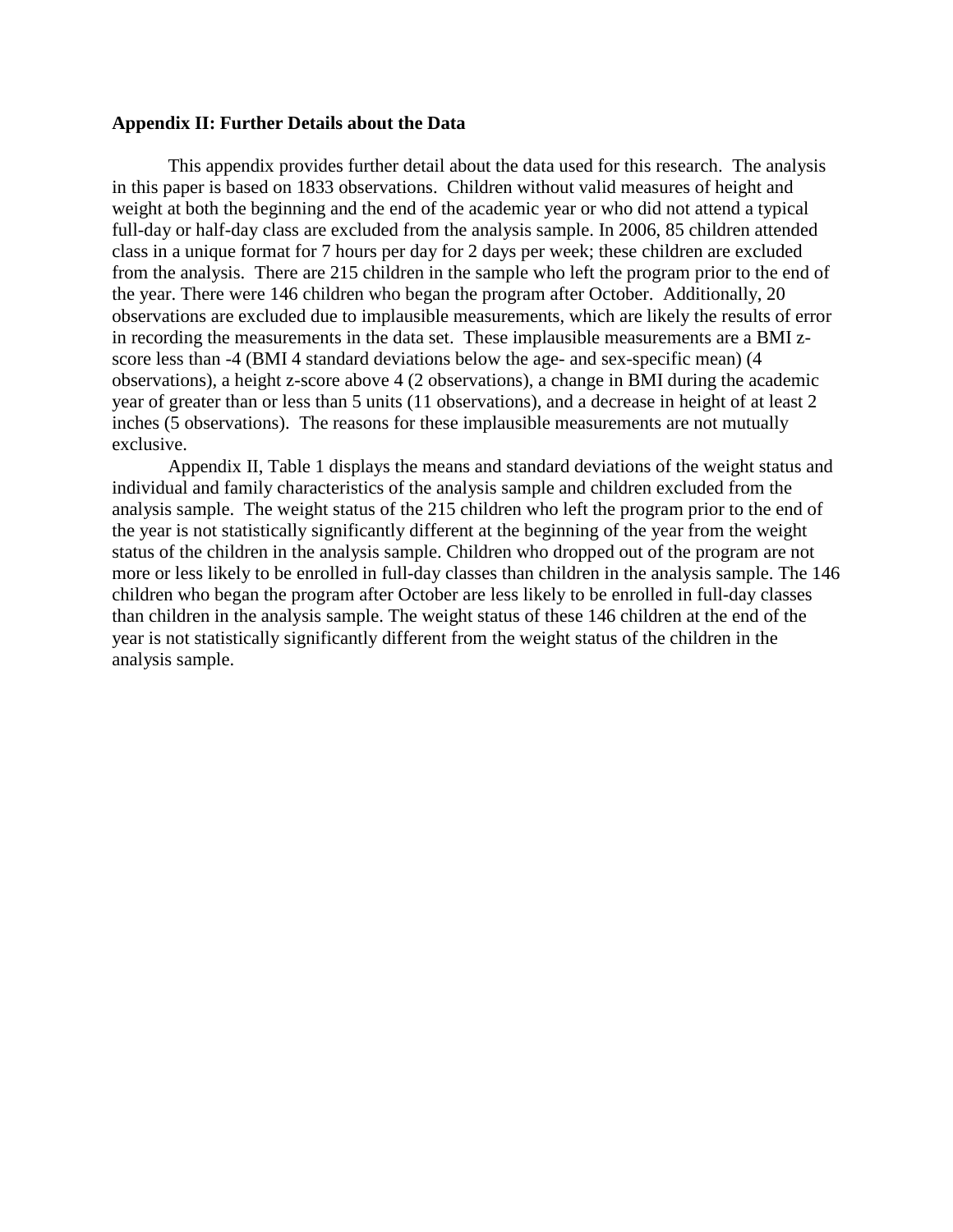|                                                |            | EXCHUGGE ITOILL THE ATTRIVETS |              |            |                          |
|------------------------------------------------|------------|-------------------------------|--------------|------------|--------------------------|
|                                                | Analysis   | Not in Full Day               | Implausible  | Late       | Sample                   |
|                                                | Sample     | or Half Day                   | Measurements | Enrollers  | Dropouts                 |
| Obese: Beginning of the Year                   | 0.173      | 0.176                         | 0.769        | $-$        | 0.191                    |
|                                                | (0.379)    | (0.383)                       | (0.439)      |            | (0.394)                  |
| Obese: End of the Year                         | 0.151      | 0.153                         | 0.133        | 0.160      | $-$                      |
|                                                | (0.358)    | (0.362)                       | (0.352)      | (0.368)    |                          |
| Overweight: Beginning of the Year              | 0.337      | 0.282                         | 0.769        | $-$        | 0.358                    |
|                                                | (0.473)    | (0.453)                       | (0.439)      |            | (0.481)                  |
| Overweight: End of the Year                    | 0.320      | 0.294                         | 0.200        | 0.313      | $\overline{\phantom{a}}$ |
|                                                | (0.467)    | (0.458)                       | (0.414)      | (0.465)    |                          |
| Underweight: Beginning of the Year             | 0.041      | 0.071                         | 0.000        | $-$        | 0.054                    |
|                                                | (0.199)    | (0.258)                       | (0.000)      |            | (0.226)                  |
| Underweight: End of the Year                   | 0.045      | 0.082                         | 0.000        | 0.035      | $-$                      |
|                                                | (0.207)    | (0.277)                       | (0.000)      | (0.184)    |                          |
| BMI Z-Score: Beginning of the Year             | 0.564      | 0.404                         | 1.115        | --         | 0.577                    |
|                                                | (1.211)    | (1.297)                       | (2.788)      |            | (1.314)                  |
| BMI Z-Score: End of the Year                   | 0.535      | 0.380                         | 0.156        | 0.557      | $\overline{\phantom{a}}$ |
|                                                | (1.197)    | (1.297)                       | (2.219)      | (1.262)    |                          |
| Full-Day attendance                            | 0.231      | $-\, -$                       | 0.167        | 0.158      | 0.217                    |
|                                                | (0.422)    |                               | (0.383)      | (0.366)    | (0.413)                  |
| Hispanic                                       | 0.066      | 0.024                         | 0.100        | 0.042      | 0.070                    |
|                                                | (0.248)    | (0.152)                       | (0.308)      | (0.201)    | (0.256)                  |
| <b>Black</b>                                   | 0.267      | 0.000                         | 0.150        | 0.250      | 0.215                    |
|                                                | (0.443)    | (0.000)                       | (0.366)      | (0.435)    | (0.412)                  |
| Black & White                                  | 0.083      | 0.012                         | 0.150        | 0.111      | 0.037                    |
|                                                | (0.277)    | (0.108)                       | (0.366)      | (0.315)    | (0.190)                  |
| Other Race                                     | 0.013      | 0.000                         | 0.100        | 0.014      | 0.019                    |
|                                                | (0.113)    | (0.000)                       | (0.308)      | (0.118)    | (0.136)                  |
| White                                          | 0.570      | 0.965                         | 0.500        | 0.580      | 0.657                    |
|                                                | (0.495)    | (0.186)                       | (0.513)      | (0.495)    | (0.476)                  |
| Female                                         | 0.487      | 0.506                         | 0.400        | 0.534      | 0.474                    |
|                                                | (0.500)    | (0.503)                       | (0.503)      | (0.501)    | (0.501)                  |
| Disabled                                       | 0.229      | 0.282                         | 0.200        | 0.158      | 0.223                    |
|                                                | (0.420)    | (0.453)                       | (0.410)      | (0.366)    | (0.417)                  |
| Family Income (000s)                           | 15515.86   | 13033.90                      | 16227.83     | 15291.78   | 13056.74                 |
|                                                | (11174.86) | (7726.29)                     | (12245.71)   | (15002.40) | (8941.22)                |
| <b>Family Size</b>                             | 3.977      | 4.259                         | 3.800        | 3.801      | 4.000                    |
|                                                | (1.437)    | (1.641)                       | (1.056)      | (1.352)    | (1.488)                  |
| <b>Single Parent Family</b>                    | 0.570      | 0.365                         | 0.350        | 0.644      | 0.595                    |
|                                                | (0.495)    | (0.484)                       | (0.489)      | (0.481)    | (0.492)                  |
| Primary Adult Graduated High School            | 0.638      | 0.810                         | 0.850        | 0.653      | 0.585                    |
|                                                | (0.481)    | (0.395)                       | (0.366)      | (0.478)    | (0.494)                  |
| Primary Adult is Employed Full-Time            | 0.472      | 0.217                         | 0.350        | 0.342      | 0.379                    |
|                                                | (0.499)    | (0.415)                       | (0.489)      | (0.476)    | (0.486)                  |
| Primary Adult is Employed Part-Time            | 0.151      | 0.120                         | 0.100        | 0.103      | 0.136                    |
|                                                | (0.359)    | (0.328)                       | (0.308)      | (0.305)    | (0.343)                  |
| Primary Adult is in School, Disabled, Employed |            |                               |              |            |                          |
| Seasonally, Retired                            | 0.074      | 0.036                         | 0.100        | 0.068      | 0.121                    |
|                                                | (0.262)    | (0.188)                       | (0.308)      | (0.253)    | (0.327)                  |
| TANF                                           | 0.395      | 0.094                         | 0.200        | 0.342      | 0.419                    |
|                                                | (0.489)    | (0.294)                       | (0.410)      | (0.476)    | (0.494)                  |
| Sample Size                                    | 1833       | 85                            | $20\,$       | 146        | 215                      |
|                                                |            |                               |              |            |                          |

Appendix II, Table 1: Means (and Standard Deviations) of the Analysis Sample and Children Excluded from the Analysis

Notes: Standard deviations in parentheses. The sample size for specific variables may be less due to missing values; missing values were not imputed in this table. The definitions for the classifications in the column headings are defined in the text in Appendix II.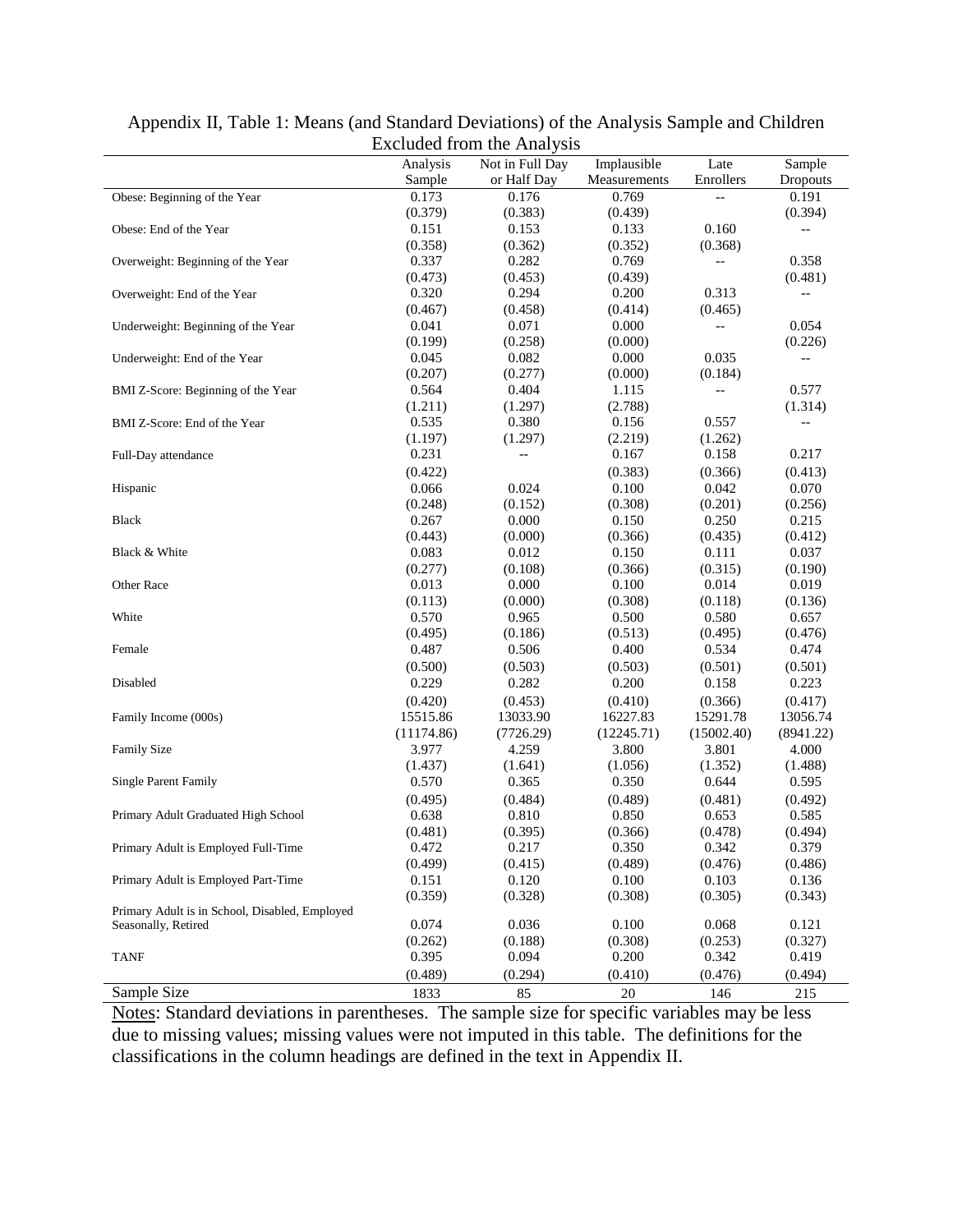#### **Appendix III: Sample Statistics and Estimates from a Restricted Sample**

These estimates in the text are based on the full sample of 1833 observations, which includes children who may not be eligible for full-day classes. In this appendix, we construct a selected sub-sample of the 1833 observations that improves the covariate balance between the full-day and half-day samples. Children in families who specify on the application form that the children are not in need of full-day/full-year care are not included in the sample. We do not limit the main sample in the text according to the responses to this question due to the large number of missing responses, particularly in later years. Approximately 39 percent of children had nonmissing responses to this question on their application. There were no missing responses in 2002, but there were few non-missing responses in 2004, 2005, and 2006. This restriction removes 295 children. Additionally, we also exclude 827 children whose primary adult caregiver was not employed full-time. The summary statistics for this restricted sample are shown in Appendix III, Table 1. Restricting the sample to these 780 observations improves the overlap of the full-day and half-day samples; the difference in means is not statistically significant for any family background characteristic. In particular, there is greater similarity in family income and parents' education between full-day and half-day children in this restricted sample. As shown in Appendix III, Table 2, the estimates of equation (1) in the text from this restricted sample with greater covariate balance are similar to the results based on the full sample.

We note that this restricted sample is very similar to the common support. Estimating the probability that children attend full-day Head Start and restricting the sample to individuals with probabilities in the range of [0.1, 0.9] removes only 15 additional observations. The results shown in Appendix III, Table 2 are nearly identical to the results based on this smaller sample of 765 observations.

We also note that an alternative strategy for improving the covariate balance between the full-day and half-day sample yields similar estimates to those shown in Appendix III, Table 2. As opposed to excluding children whose primary adult caregiver was not employed full-time, excluding children with a primary adult caregiver who is unemployed or not in the labor force yields 1131 observations and does not influence the results. This alternative strategy reduces the covariate balance in family characteristics but increases the covariate balance in individual characteristics.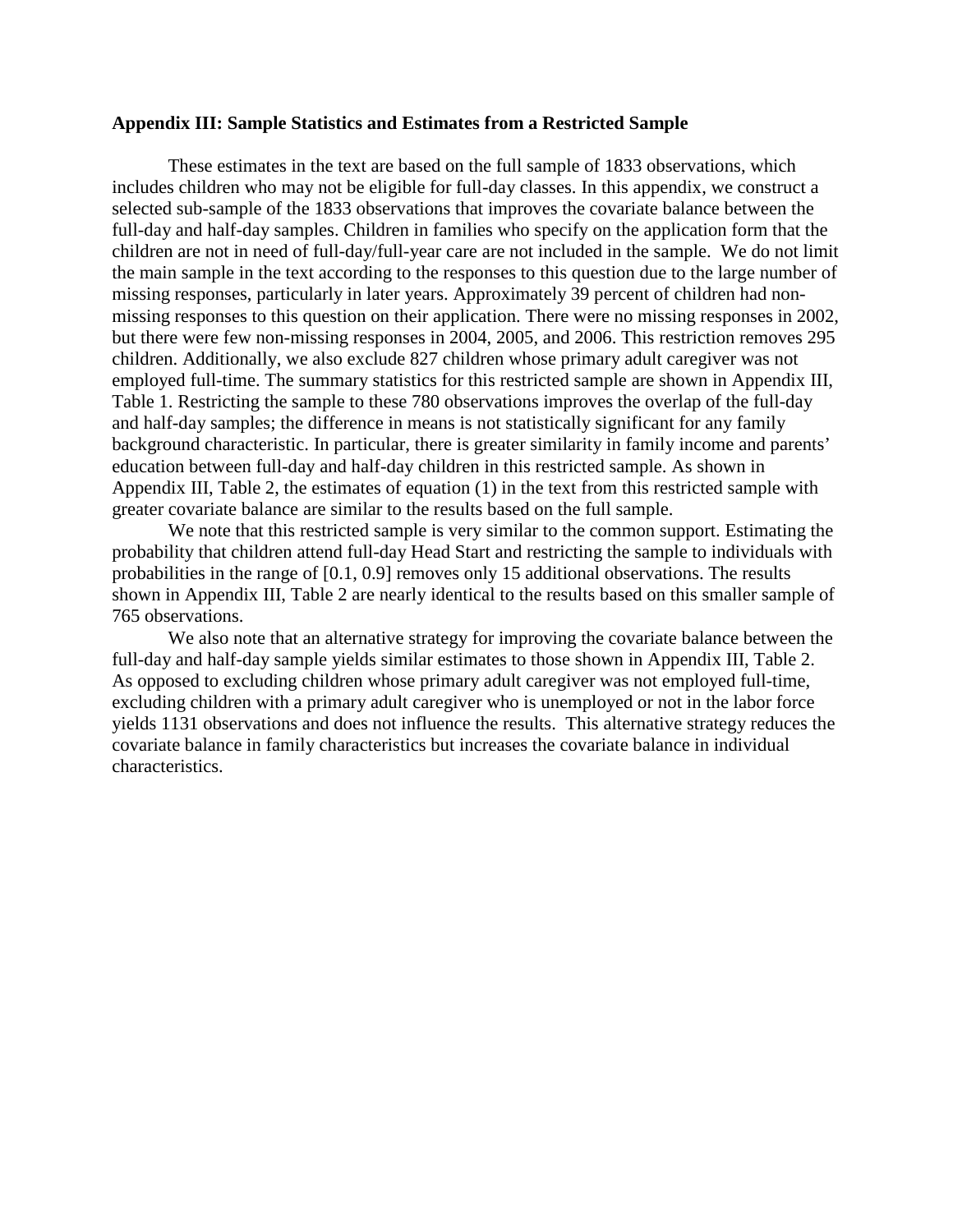| Characteristics of<br>$110 \leq \ldots$                            | All      | <sub>j</sub> o, nostrotog sampio<br><b>Full Day</b> | Half Day | p-value             |
|--------------------------------------------------------------------|----------|-----------------------------------------------------|----------|---------------------|
| Obese: Beginning of the Year                                       | 0.168    | 0.169                                               | 0.167    | 0.934               |
|                                                                    | (0.374)  | (0.376)                                             | (0.373)  |                     |
| Obese: End of the Year                                             | 0.146    | 0.118                                               | 0.165    | 0.047               |
|                                                                    | (0.353)  | (0.323)                                             | (0.371)  |                     |
| Overweight: Beginning of the Year                                  | 0.341    | 0.335                                               | 0.345    | 0.822               |
|                                                                    | (0.474)  | (0.473)                                             | (0.476)  |                     |
| Overweight: End of the Year                                        | 0.319    | 0.293                                               | 0.336    | 0.236               |
|                                                                    | (0.466)  | (0.456)                                             | (0.473)  |                     |
| Underweight: Beginning of the Year                                 | 0.031    | 0.029                                               | 0.032    | 0.783               |
|                                                                    | (0.173)  | (0.167)                                             | (0.177)  |                     |
| Underweight: End of the Year                                       | 0.033    | 0.035                                               | 0.032    | 0.824               |
|                                                                    | (0.180)  | (0.184)                                             | (0.177)  |                     |
| BMI Z-Score: Beginning of the Year                                 | 0.578    | 0.554                                               | 0.594    | 0.664               |
|                                                                    | (1.116)  | (1.074)                                             | (1.114)  |                     |
| BMI Z-Score: End of the Year                                       | 0.546    | 0.470                                               | 0.597    | 0.186               |
|                                                                    | (1.128)  | (1.082)                                             | (1.157)  |                     |
| Age (months)                                                       | 52.368   | 52.070                                              | 52.567   | 0.592               |
|                                                                    | (6.809)  | (6.782)                                             | (6.826)  |                     |
| Hispanic                                                           | 0.057    | 0.065                                               | 0.051    | 0.453               |
|                                                                    | (0.228)  | (0.245)                                             | (0.217)  |                     |
| Black                                                              | 0.300    | 0.350                                               | 0.266    | 0.150               |
|                                                                    | (0.454)  | (0.472)                                             | (0.438)  |                     |
| Black & White                                                      | 0.095    | 0.134                                               | 0.068    | 0.010               |
|                                                                    | (0.289)  | (0.337)                                             | (0.249)  |                     |
| Other Race                                                         | 0.007    | 0.010                                               | 0.005    | 0.396               |
|                                                                    | (0.080)  | (0.098)                                             | (0.065)  |                     |
| White                                                              | 0.542    | 0.442                                               | 0.610    | 0.026               |
|                                                                    | (0.493)  | (0.491)                                             | (0.483)  |                     |
| Female                                                             | 0.499    | 0.502                                               | 0.497    | 0.883               |
|                                                                    | (0.500)  | (0.501)                                             | (0.501)  |                     |
| Disabled                                                           | 0.222    | 0.217                                               | 0.225    | 0.842               |
|                                                                    | (0.416)  | (0.413)                                             | (0.418)  |                     |
| Family Income (000s)                                               | 18.056   | 18.778                                              | 17.572   | 0.252               |
|                                                                    | (12.376) | (13.492)                                            | (11.558) |                     |
| <b>Family Size</b>                                                 | 3.877    | 3.799                                               | 3.929    | 0.211               |
|                                                                    | (1.427)  | (1.376)                                             | (1.460)  |                     |
| <b>Single Parent Family</b>                                        | 0.633    | 0.677                                               | 0.604    | 0.116               |
|                                                                    | (0.482)  | (0.468)                                             | (0.490)  |                     |
| Primary Adult Graduated High School                                | 0.701    | 0.724                                               | 0.685    | 0.307               |
|                                                                    | (0.457)  | (0.447)                                             | (0.463)  |                     |
| Primary Adult is Employed Full-Time                                | 1.000    | 1.000                                               | 1.000    | $\qquad \qquad - -$ |
|                                                                    | (0.000)  | (0.000)                                             | (0.000)  |                     |
| Primary Adult is Employed Part-Time                                | 0.000    | 0.000                                               | 0.000    | $---$               |
|                                                                    | (0.000)  | (0.000)                                             | (0.000)  |                     |
| Primary Adult is in School, Disabled, Employed Seasonally, Retired | 0.000    | 0.000                                               | 0.000    | $---$               |
|                                                                    | (0.000)  | (0.000)                                             | (0.000)  |                     |

# Appendix III, Table 1: Means (and Standard Deviations) of Individual and Family Characteristics by Program Type, Restricted Sample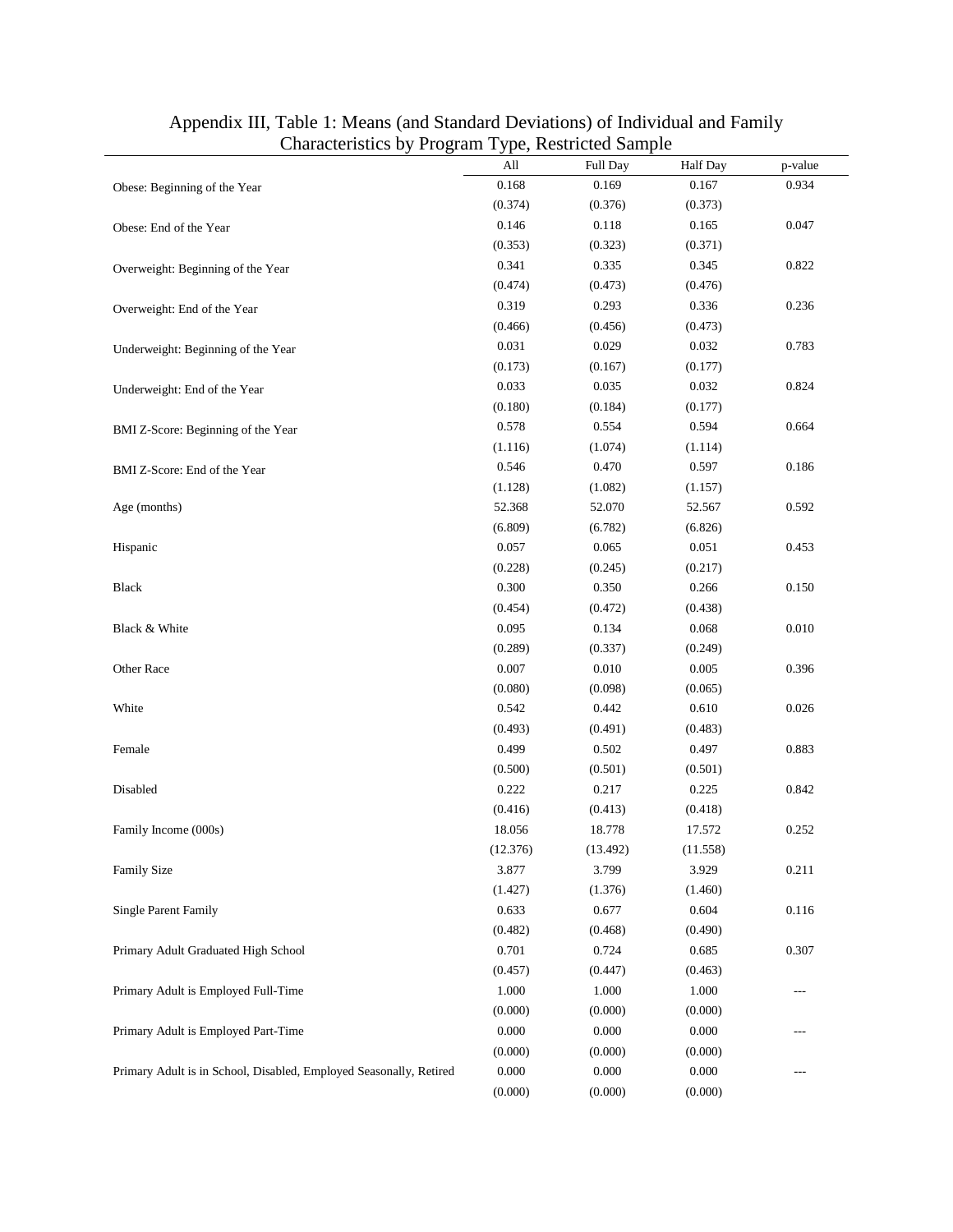| <b>TANF</b> | 0.417   | 0.419   | 0.415   | 0.955 |
|-------------|---------|---------|---------|-------|
|             | (0.493) | (0.494) | (0.493) |       |
| Sample Size | 780     | 313     | 467     |       |

Notes: Standard deviations in parentheses. The p-value is calculated from a null hypothesis that the mean for full-day children equals the mean for half-day children, where the standard errors are adjusted to allow for clustering within classrooms. The sample is the sample of children not in need of full-day services with a primary adult caregiver who is employed full-time. Source: Administrative data provided by a Head Start grantee in Michigan spanning 2002 through 2006.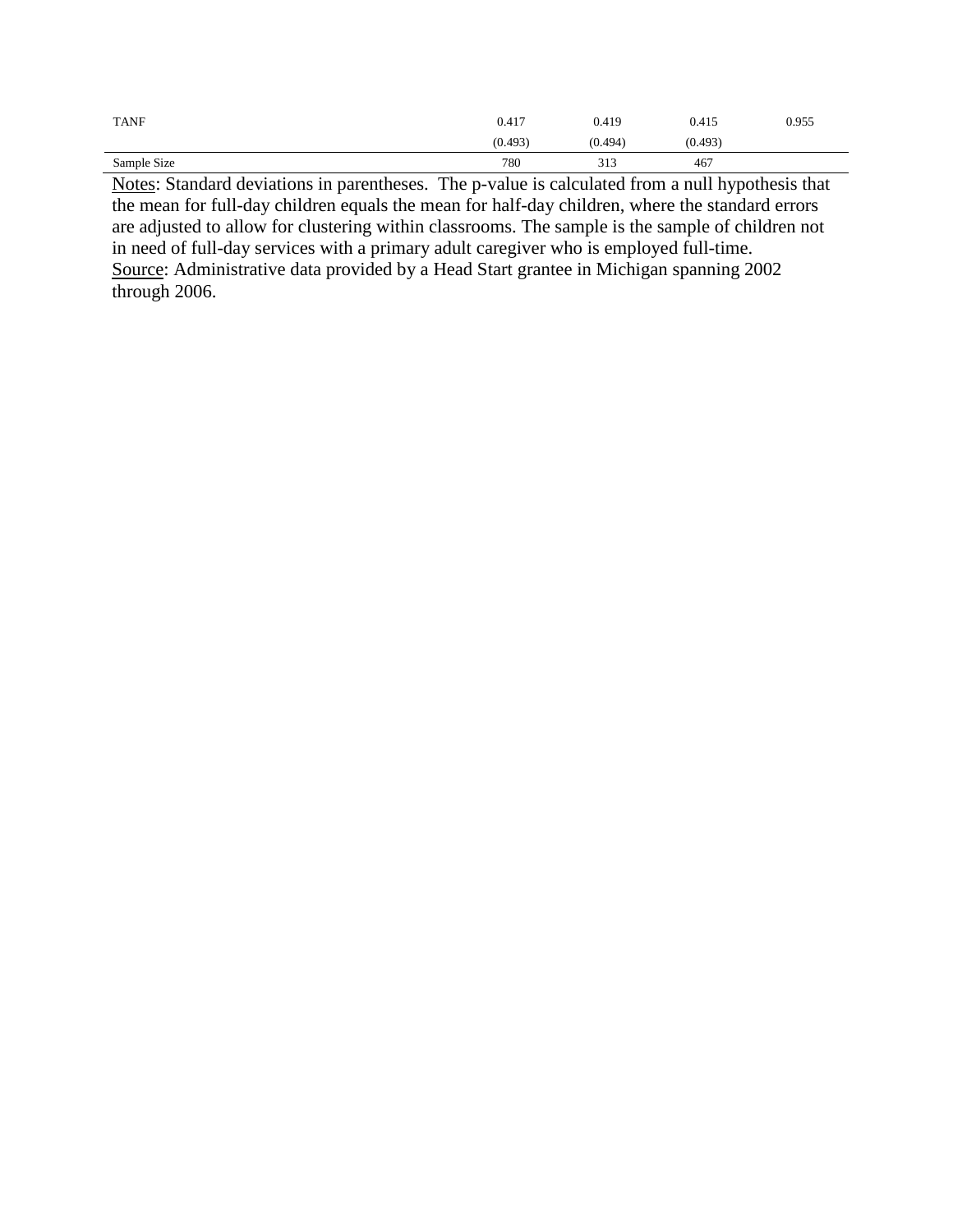| <b>Different Samples</b> |          |            |             |                    |  |  |
|--------------------------|----------|------------|-------------|--------------------|--|--|
|                          | Obese    | Overweight | Underweight | <b>BMI</b> Z-Score |  |  |
| <b>Full Sample</b>       | $-0.039$ | $-0.042$   | 0.001       | $-0.089$           |  |  |
|                          | (0.018)  | (0.026)    | (0.013)     | (0.075)            |  |  |
| Sample Size              | 1833     | 1833       | 1833        | 1833               |  |  |
| <b>Restricted Sample</b> | $-0.043$ | $-0.044$   | 0.006       | $-0.102$           |  |  |
|                          | (0.019)  | (0.029)    | (0.013)     | (0.075)            |  |  |
| Sample Size              | 780      | 780        | 780         | 780                |  |  |

Appendix III, Table 2: Estimates of the Impact of Full Day Head Start on Weight Status among

Notes: Heteroskedasticity-robust standard errors that allow for clustering within classrooms are in parentheses. Estimates are based on separate regressions and are the coefficient estimates for full-day Head Start participation. The dependent variables are the outcomes listed in the column headings. The top rows contain the estimates from Table 2 in the text. The bottom rows contain the estimates from similar specifications using a restricted sample of children not in need of fullday services with a primary adult caregiver who is employed full-time.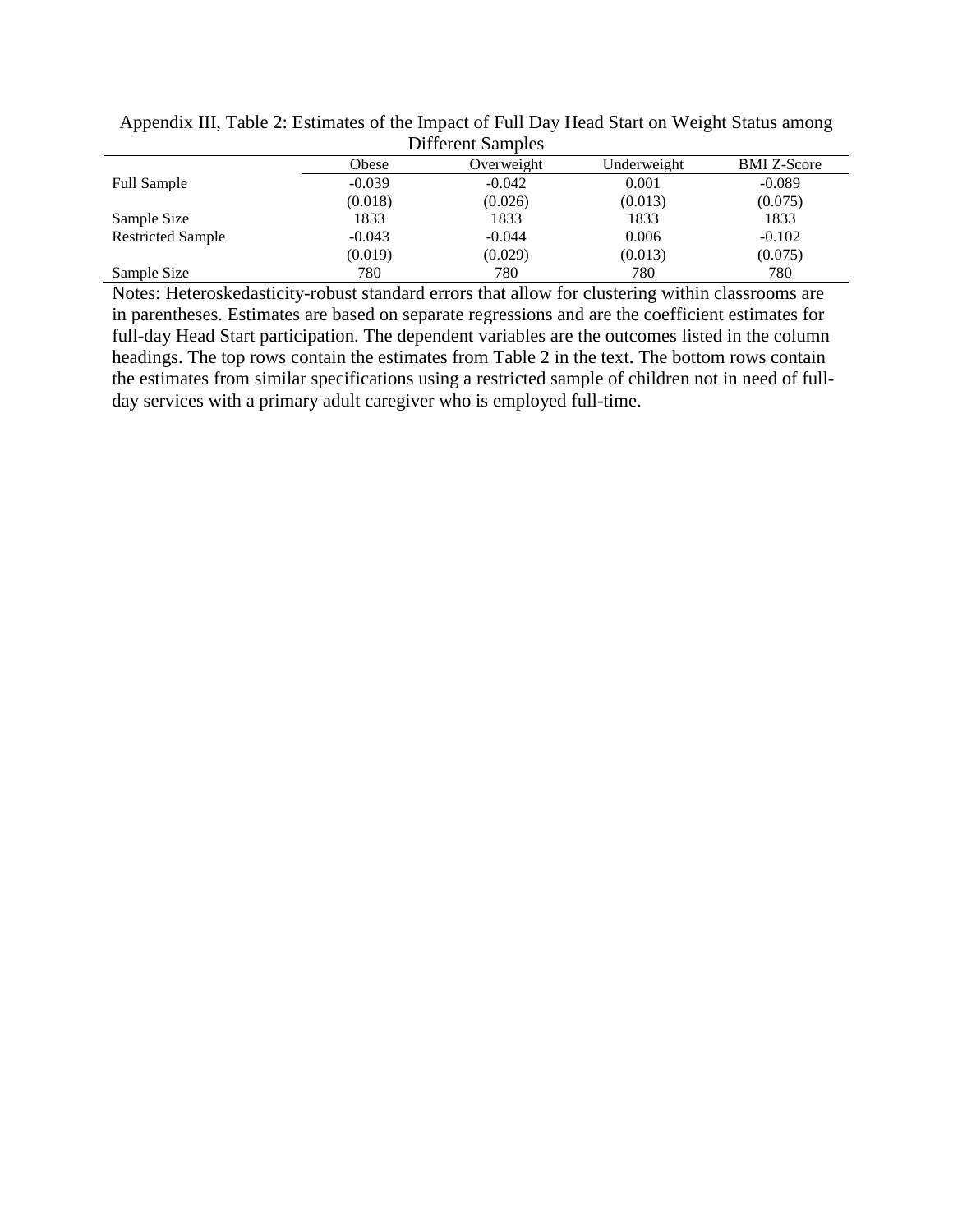#### **Appendix IV: Summary Statistics of ECLS-B Data**

In this appendix, we report the summary statistics from the four year old wave of the Early Childhood Longitudinal Study-Birth Cohort (ECLS-B) in the 2005-2006 academic year for full-day and half-day Head Start participants. Height and weight are measured. Eighty percent of the respondents in Head Start were surveyed between August and December 2005, with the remaining Head Start children surveyed between January and June 2006. ECLS-B is a nationally representative survey, although the subpopulation of children who attended Head Start may not be. One disadvantage of the ECLS-B data is that survey weights are not available to create weighted means that are nationally representative of the Head Start population or the full-day and half-day Head Start population, which limits the ability to use the ECLS-B data to determine whether the Michigan data are nationally representative. For example, the low percentage of primary adults, specifically mothers, who are employed full-time in the ECLS-B sample of fullday Head Start participants contrasts with the statements of Brush et al. (1995) that, nationwide, full-day Head Start classes are targeted towards children with parents who are employed fulltime. This difference may be due to the sampling of the ECLS-K data, other Head Start programs throughout the country using a different definition of full-time employment than a minimum of 35 hours of work per week, or other Head Start programs throughout the country now offering full-day classes to children with a variety of family backgrounds.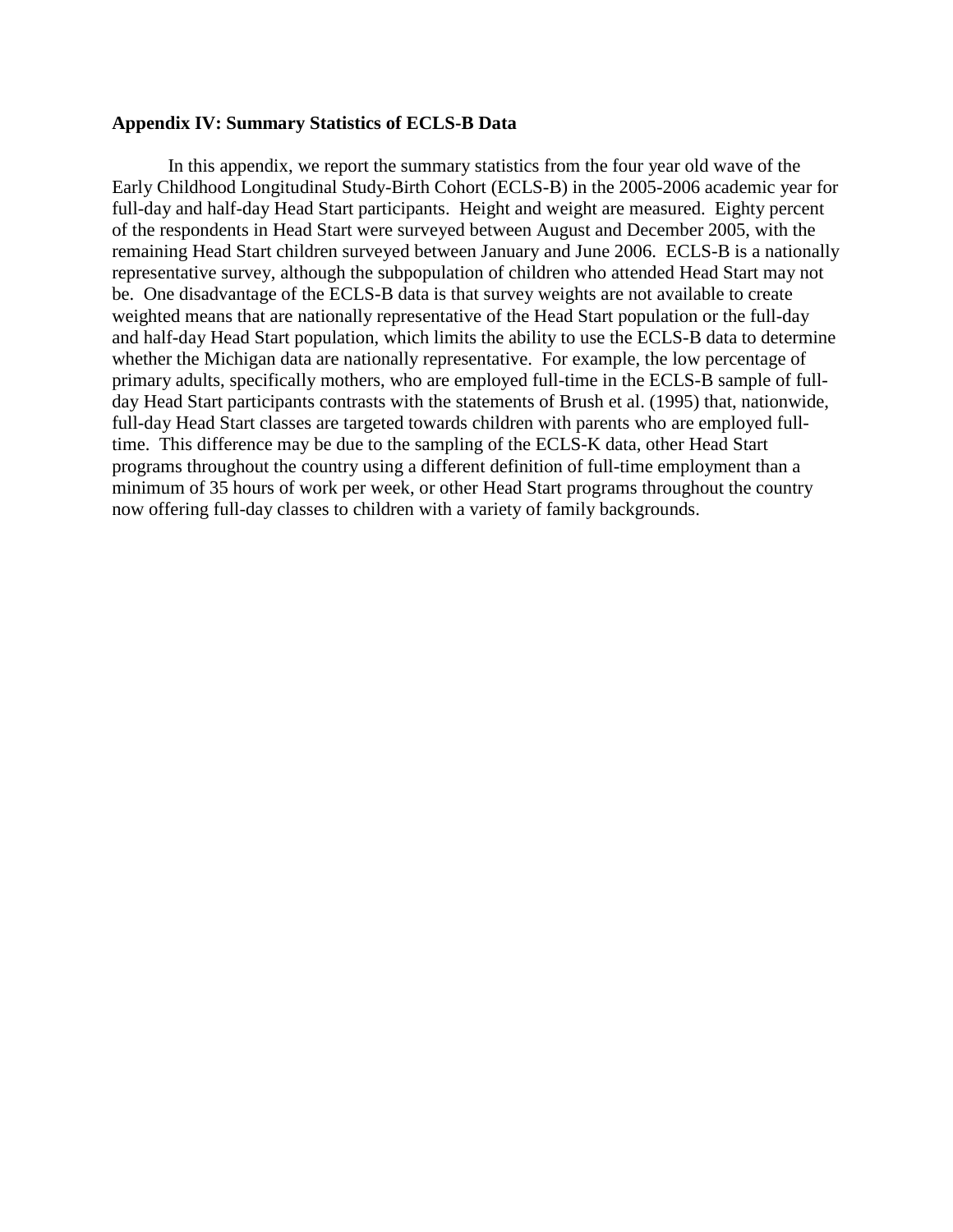|                                     | ECLS-D FOUR TEAR OR FRESCHOOL WAVE |          |          |
|-------------------------------------|------------------------------------|----------|----------|
|                                     | All                                | Full Day | Half Day |
| Obese: Beginning of the Year        | 0.191                              | 0.201    | 0.185    |
|                                     | (0.394)                            | (0.401)  | (0.388)  |
| Overweight: Beginning of the Year   | 0.378                              | 0.375    | 0.380    |
|                                     | (0.485)                            | (0.485)  | (0.486)  |
| Underweight: Beginning of the Year  | 0.030                              | 0.037    | 0.025    |
|                                     | (0.170)                            | (0.188)  | (0.156)  |
| BMI Z-Score: Beginning of the Year  | 0.733                              | 0.699    | 0.757    |
|                                     | (1.198)                            | (1.243)  | (1.167)  |
| Age (months)                        | 53.264                             | 53.228   | 53.287   |
|                                     | (4.070)                            | (4.111)  | (4.045)  |
| Hispanic                            | 0.260                              | 0.204    | 0.297    |
|                                     | (0.439)                            | (0.404)  | (0.457)  |
| <b>Black</b>                        | 0.322                              | 0.538    | 0.177    |
|                                     | (0.467)                            | (0.499)  | (0.382)  |
| Black & White                       | 0.068                              | 0.047    | 0.082    |
|                                     | (0.252)                            | (0.211)  | (0.275)  |
| Other Race                          | 0.120                              | 0.076    | 0.151    |
|                                     | (0.326)                            | (0.265)  | (0.358)  |
| White                               | 0.230                              | 0.136    | 0.294    |
|                                     | (0.421)                            | (0.343)  | (0.456)  |
| Female                              | 0.482                              | 0.493    | 0.475    |
|                                     | (0.500)                            | (0.501)  | (0.500)  |
| Disabled                            | 0.311                              | 0.275    | 0.335    |
|                                     | (0.463)                            | (0.447)  | (0.472)  |
| Family Income                       | 20.475                             | 19.110   | 21.391   |
|                                     | (18.256)                           | (15.244) | (19.983) |
| <b>Family Size</b>                  | 4.771                              | 4.739    | 4.792    |
|                                     | (1.630)                            | (1.697)  | (1.584)  |
| <b>Single Parent Family</b>         | 0.422                              | 0.507    | 0.365    |
|                                     | (0.494)                            | (0.501)  | (0.482)  |
| Primary Adult Graduated High School | 0.704                              | 0.716    | 0.695    |
|                                     | (0.457)                            | (0.451)  | (0.461)  |
| Primary Adult is Employed Full-Time | 0.352                              | 0.406    | 0.316    |
|                                     | (0.478)                            | (0.492)  | (0.465)  |
| Primary Adult is Employed Part-Time | 0.156                              | 0.149    | 0.161    |
|                                     | (0.363)                            | (0.356)  | (0.368)  |
| <b>TANF</b>                         | 0.283                              | 0.307    | 0.268    |
|                                     | (0.451)                            | (0.462)  | (0.443)  |
| Sample Size                         | 1100                               | 450      | 650      |

Appendix IV, Table 1: Means (and Standard Deviations) of Individual and Family Characteristics by Program Type, ECLS-B Four Year Old Preschool Wave

Notes: Statistics are calculated from the 4 year old wave in 2005-2006 and are not weighted. Sample sizes are rounded to the nearest 50.